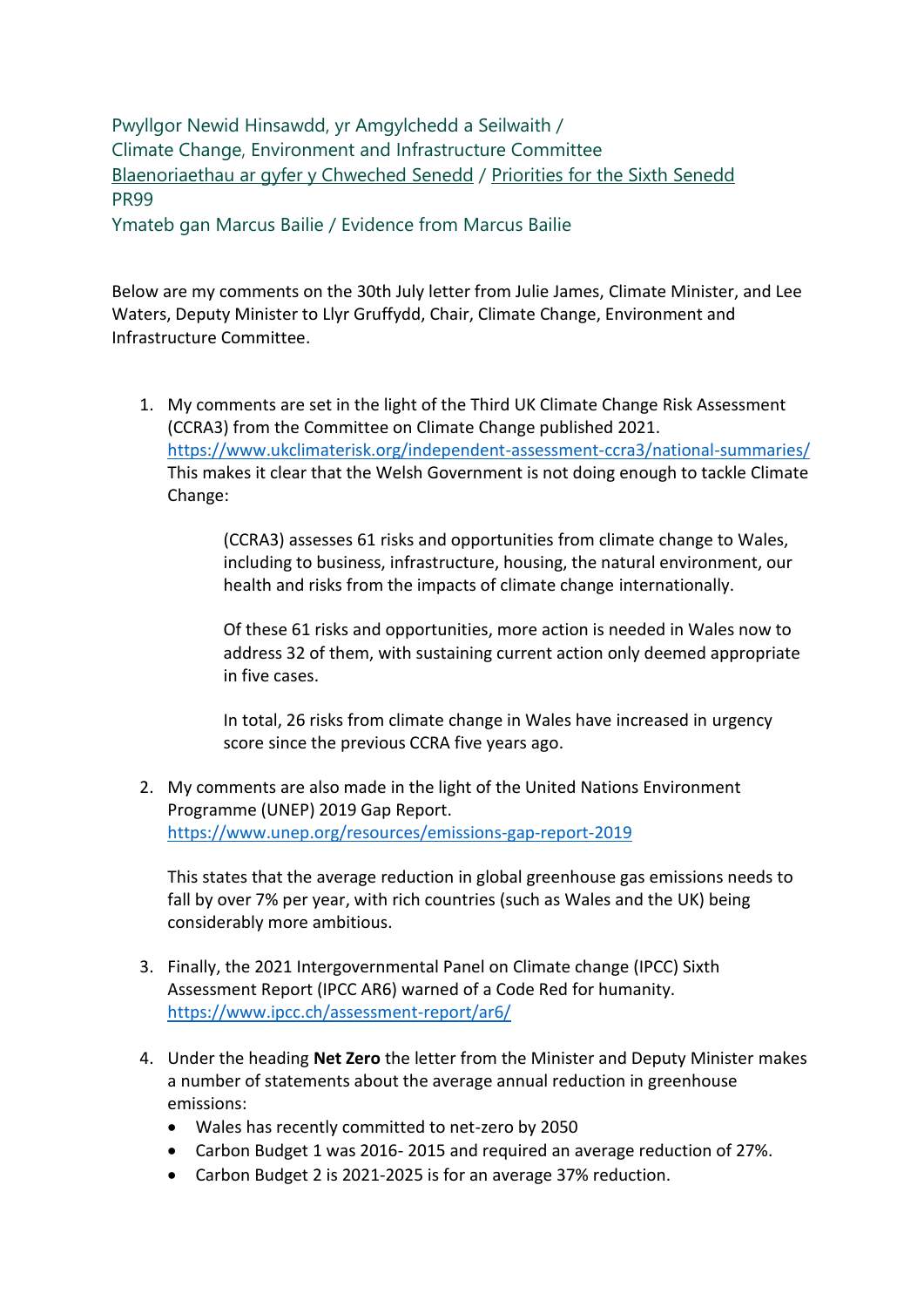- The 2030 decadal target is for 63% reduction against the baseline.
- 5. Firstly, I note the typo in the second of these statements. Carbon Budget 1 was, of course, 2016- **2020**. Typos can be forgiven but it is disturbing that I pointed this particular typo out to a previous civil servant during a zoom meeting and in an email early this year.
- 6. More substantively, since all of the percentage reductions quoted are based on the 1990 baseline, 27% reduction by 2020 is a little under 1% on average per year.

A further reduction to 37% between 2021 and 2025 (10 percentage points over 5 years) is still only, on average, a 2% reduction per year.

But 2% is still massively below the reductions identified by the UN Environment Programme Gap Report. This says that a GLOBAL average reduction of over 7% will be required to keep global warming to below 1.5 degrees centigrade, with rich countries such as Wales and the UK being considerably more ambitious.

Assuming that Wales were to meet this 2025 target, the reduction to 63% by 2030 would mean an average annual reduction in Greenhouse gas emissions of approximately 5% during the years 2026–30. This would be closer to the UNEP global average but still well short of it, and certainly not considerably more ambitious than it. I note that the period 2026–30 is wholly outside the term of the current Welsh Government.

- 7. In summary, I believe that successive Welsh Governments have failed to grasp the urgency of the climate and ecological crises we now face, and the current Government appears to be no different. The previous civil servant that I referred to did state in an email that the Government policy was "related to the ability of Wales and the wider UK to quickly and effectively decarbonise our entire way of life'. During a subsequent meeting he used the phrase 'we do not want to crash the economy'. I suspect what he meant was that they do not want to break the bad news to the people of Wales about the scale of change that we must all face, starting now. The IPCC and the UNEP understand this urgency very well but are struggling to get nation states to act accordingly.
- 8. Over the next 12 18 months, therefore, the Welsh Government needs to agree how it is going to convey to the people of Wales what actually needs to happen during their term in office, engage with the people of Wales, and then implement it. There are many individuals and organisations across Wales prepared to help with this process.

*"If liberty means anything at all it means the right to tell people what they do not want to hear."*

**George Orwell**